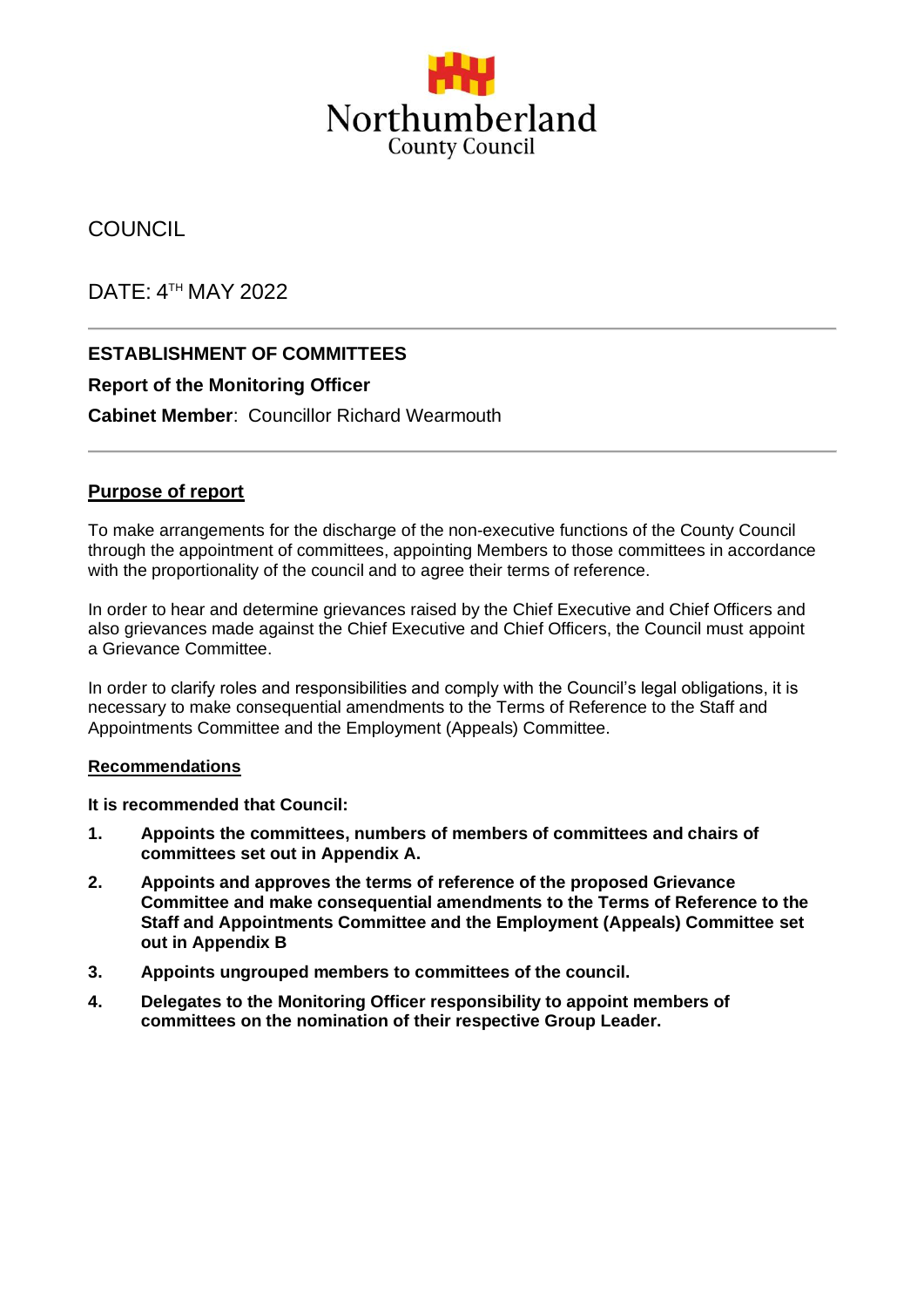#### **Link to Corporate Plan**

This links with the 'How' priority within the 2021- Corporate Plan

#### **Key issues**

- 1. The Council must appoint to Committees annually to discharge the non-executive functions of the Council.
- 2. Chief Executive and Chief Officers have a statutory and contractual right to raise a grievance to their employer. The County Council has grievance policies, but they do not make provision for a process to investigate, hear and determine such grievances for very senior officers. It is therefore proposed that a new Grievance committee is set up. This affects the functions of the Staff and Appointments Committee and the Employment (Appeals) committee and so the terms of reference for those committees needs to be considered.
- 3. Employment issues are non-executive functions of the Council and must be discharged by the Council, a committee, or a duly delegated officer. Given the seniority of the staff, the Council needs to make arrangements for a committee to discharge these functions on its behalf. The terms of reference and procedures therein set out in Appendix B take account of the ACAS Code of Practice and the guidance provided in the JNC for Chief Executives of Local Authorities in England and Wales.
- 4. The Pay Policy Statement 2022-3 already envisages that the responsibility for approving Severance and Redundancy Payments to Chief and Deputy Chief Officers is delegated to the Staff and Appointments Committee and the changes to the terms of reference set out the division of responsibilities between that committee and the Employment (Appeals) Committee.. The amended Terms of Reference attached as Appendix B seeks to clarify the various delegated functions to ensure that they are compliant with the Council's legal obligations and in accordance with the prevailing guidance.
- 5. Members will recall that these proposals were presented to County Council in January 2022, they have subsequently been considered in detail by the Constitution Working Group. The position paper setting out responses to the queries raised by the CWG is included as a background paper. It confirms that it is in order to effect these changes to the county council's policies to ensure that every member of staff has a clear process to present a grievance in relation to their employment, should the need arise.

#### **Background**

- 6. Under the Local Government Act 2000 all of the functions of the Council are discharged by the Leader and Cabinet, unless they are reserved to the County Council by law, or by local arrangements under the 2000 Act and its subordinate legislation.
- 7. The Local Government Act 1972 provides for the council functions to be discharged by Committee or Sub Committees appointed for that purpose or by officers of the council under delegated powers. The constitution of the County Council envisages a number of committees to discharge the non- executive functions, and the Annual Meeting of the Council needs to approve the formation of those committees, approve their terms of reference, and appoint members to the committees.
- 8. Members will be aware that committees of the Council must be proportionate according to the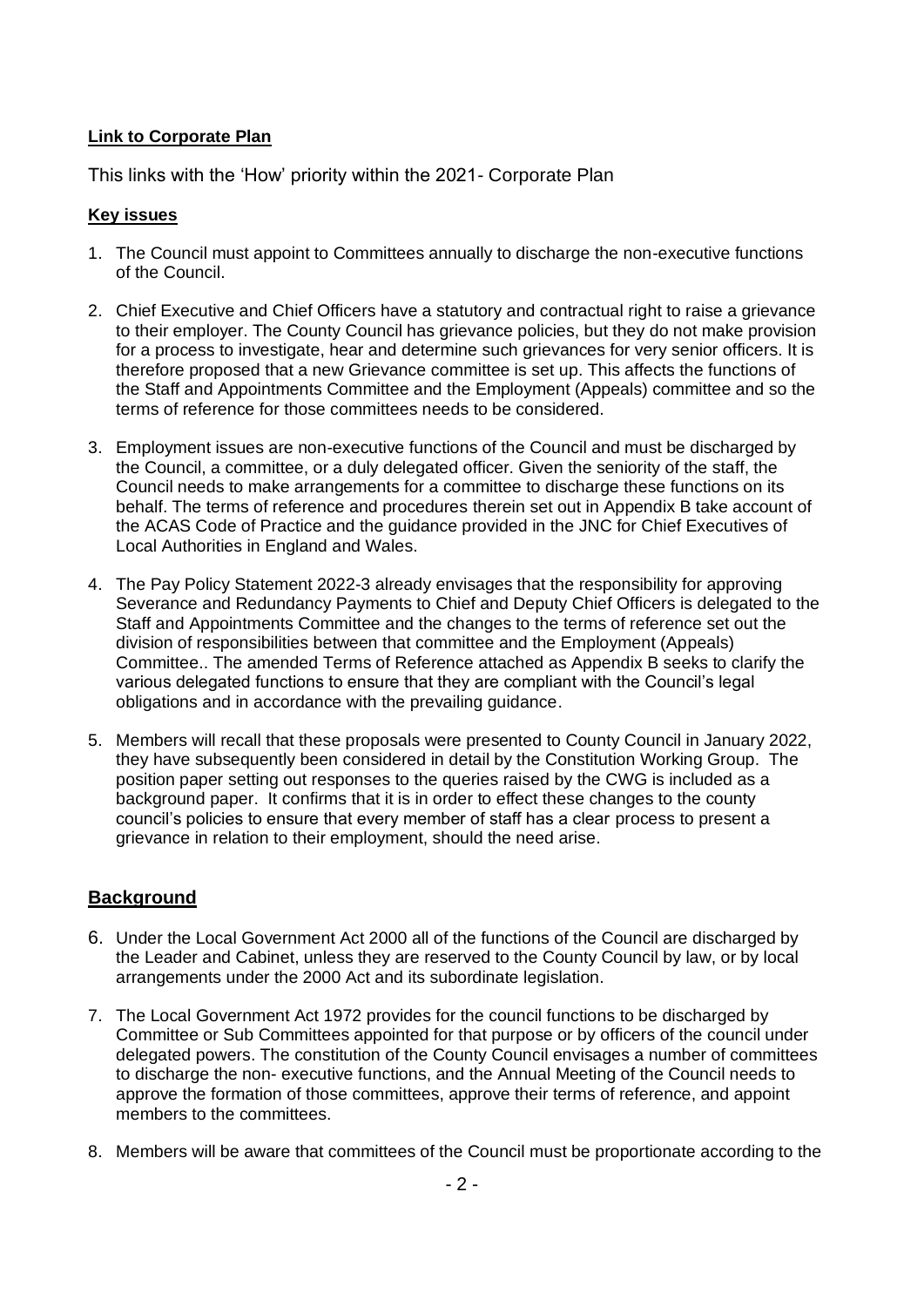respective representation of the political groups on the County Council. In the case of members who are not in a political group, the county council can appoint members directly to those committees, having regard to the proportionality rules. The custom and practice is for the County Council to appoint the chair of each of those committees for the ensuing year.

- 9. Appendix A sets out the committees of the Council referred to in the constitution and which have been existence in the previous municipal year. It also provides for the size of committee, its proportionate membership and the nomination of the Chair of the committee which has been submitted by the Leader of the Council. It sets out the current terms of reference for each committee, with members asked to note the recommendations detailed in paragraph 10 below in relation to proposed change of reference of the Staff and Appointments Committee and the Employment Appeals Committee going forward.
- 10. Appendix B sets out the creation of a new Grievance Committee to discharge the function of hearing and determining any grievance submitted by or in relation to certain senior officers. It also sets out some alterations to the terms of reference of the Staff and Appointments Committee and the Employment Appeals Committee to ensure that these properly describe the functions of those committees and ensure that they accord with the provisions of the Officer Employment Procedure Rules and other parts of the Constitution.

### **Implications**

| <b>Policy</b>                                | None                                                                                                                                                             |
|----------------------------------------------|------------------------------------------------------------------------------------------------------------------------------------------------------------------|
| <b>Finance and</b><br>value for<br>money     | <b>None</b>                                                                                                                                                      |
| Legal                                        | The report relates to functions set out in the Local Government<br>Act 1972 and the employment rights and responsibilities for the<br>council and its employees. |
| <b>Procurement</b>                           | <b>None</b>                                                                                                                                                      |
| <b>Human</b><br><b>Resources</b>             | Incorporated in the report                                                                                                                                       |
| <b>Property</b>                              | None                                                                                                                                                             |
| <b>Equalities</b>                            | None                                                                                                                                                             |
| (Impact<br>Assessment<br>attached)           |                                                                                                                                                                  |
| Yes $\Box$<br>$No \ \Box$<br>N/A<br>$\Box X$ |                                                                                                                                                                  |
| <b>Risk</b><br><b>Assessment</b>             | N/A                                                                                                                                                              |